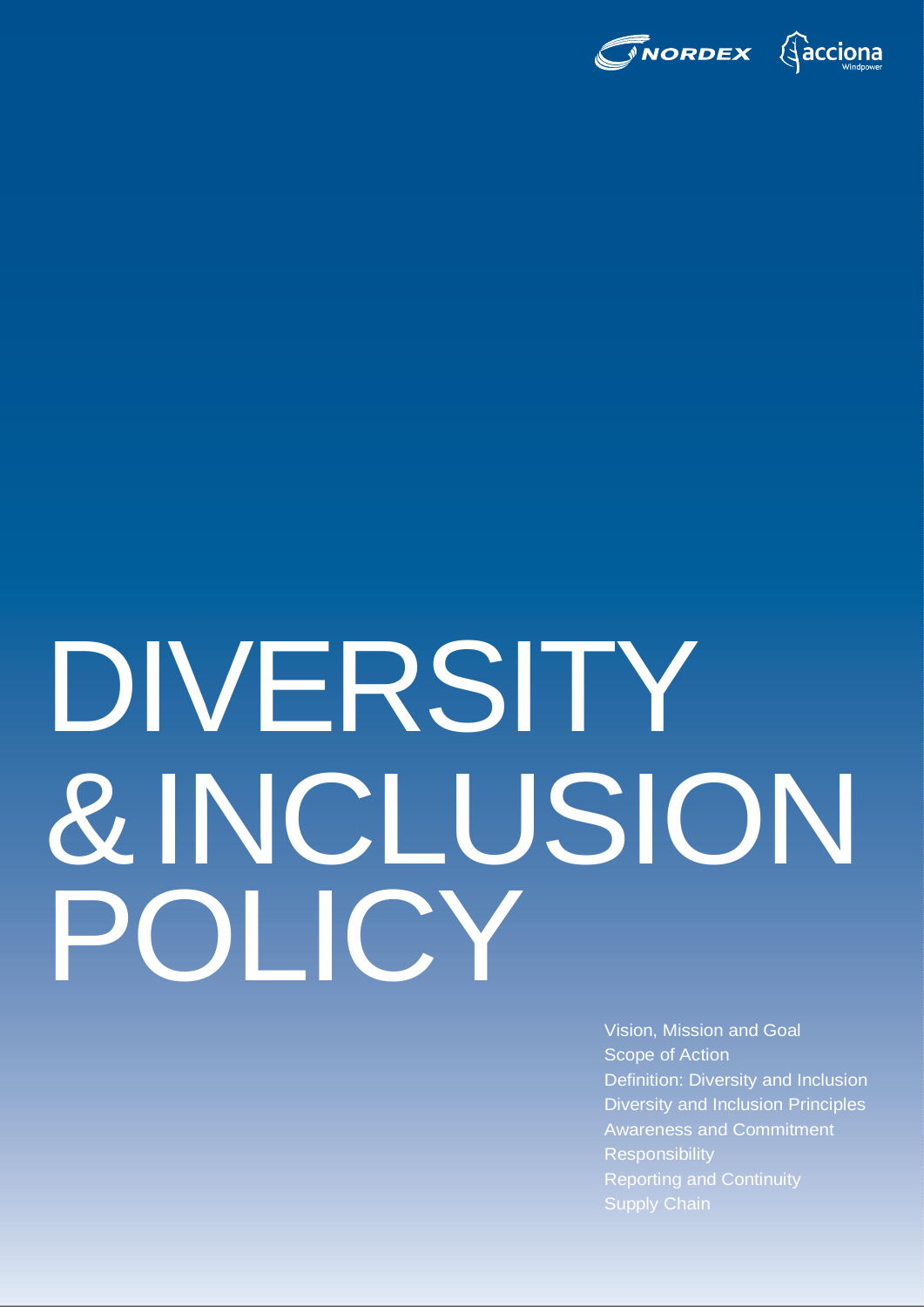**DIVERSITY** refers to the range of similarities and differences in individual and organizational characteristics that shape our workplace.

### **VISION, MISSION AND GOAL**

In order to strengthen corporate ethics, ensure compliance and cultivate the Nordex Group's diverse and inclusive culture, José Luis Blanco (CEO) on behalf of the Management Board approves this Diversity and Inclusion Policy (the "Policy"). To meet the commitments set forth within this Policy, the Nordex Group adopts Diversity and Inclusion as a core sustainable goal by embracing the principles collected within this Policy. This Policy is in line with and explains in a more detailed way certain of the core compliance values and principles as laid down in the Nordex Code of Conduct documents.

Our **vision** is to build a workplace rich in diversity and fluid in inclusion. Where people from different backgrounds and with different talents bolster creativity and innovation, leading to the best decisions for sustainable growth.

Our **mission** is to increase diversity in our workforce and strengthen our inclusiveness by defining a global strategy, processes and actions to help create an environment in which employees are recruited, supported, promoted and paid due to their qualifications and aptitude only. A culture in which all employees are empowered and motivated to deliver on their highest potential and Diversity and Inclusion is recognized as a true chance and value for the organizations.

Our **goal** is to establish diverse participation at all levels and in all areas of our organisation, increase awareness, provide tools to support fair decision finding in recruitment, development, promotion, and rates of pay or other forms of compensation, fully integrate Diversity and Inclusion in our organisation and hold ourselves accountable by defining targets and monitoring our progress.

# **SCOPE OF ACTION**

It applies to and is binding upon all Nordex Group employees, at every level, and in every part of our business. Nordex expects the same high standards from its customers, contractors, agency workers and third party providers (legal entities or individuals) who work with us.

### **DEFINITIONS**

**DIVERSITY** The concept of Diversity at Nordex is to be understood in a broad way and refers to the range of similarities and differences in individual and organizational characteristics that shape our workplace. It is the practice of including or involving people from different social identities and unique perspectives.

Whether gender, age, culture, ethnicity, social origin, physical abilities, political or religious belief, sexual orientation, or other attributes. Nordex is committed to valuing the benefits of having a diverse workforce in a sustainable company, while continuing to employ candidates solely based on qualifications and not their social background.

**INCLUSION** Inclusion means that all employees in our organization, regardless of their status or social identity, feel that they belong, are valued and have a meaningful and impactful contribution to the organization's success. It is the practice of providing equal access to development opportunities and resources and refers to a culture that connects each employee to the organization, encourages collaboration, flexibility, and fairness. Nordex recognizes the potential in a truly inclusive workplace that leverages diversity throughout the organization and is devoted to the continuity and growth of such environment with the Nordex Group.

# **DIVERSITY AND INCLUSION PRINCIPLES AND GOALS A work culture based on dignity and respect:**

Individually and collectively, we share the responsibility for treating each other with respect and dignity regardless of title or level. We expect from all employees that they respect the personal dignity, privacy and personal rights of each individual. No form of discrimination, harassment, unacceptable treatment or any other conduct that is sexual, coercive, threatening, abusive or exploitative on the basis of any diversity characteristics will be tolerated.

**Inclusive culture:** At Nordex, every employee is welcome, accepted and valued for their capabilities and contribution. We are curious about one another's perspectives, ideas and approaches, remain openminded, avoid stereotypes and allow each other to be ourselves. Colleagues shall not be alienated or excluded because of any diversity characteristics or not fitting into a set of cultural norms. Nordex fosters a motivational and creative working environment and cultivate a culture that encourages collaboration, flexibility and fairness across every level of the organization. This inclusive culture is reflected in the Nordex Values and leadership principles Trust, Listen & Lead.

**Participation of underrepresented groups at management level and throughout the organization:** The diversity of our workforce is and should continue being visible at every level of the organization and in every